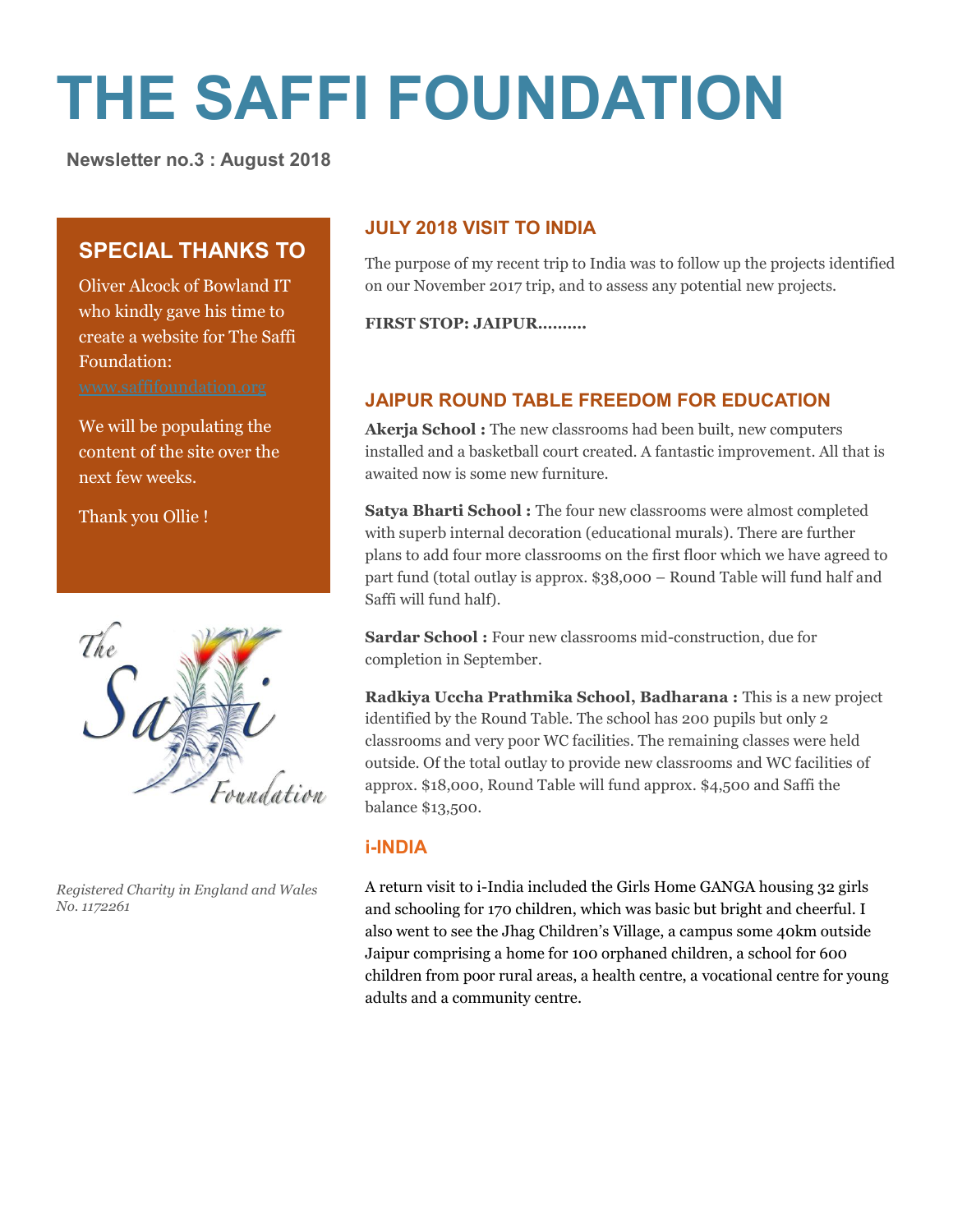#### **SECOND STOP: UDAIPUR…….**

### **UDAIPUR ROUND TABLE FREEDOM THROUGH EDUCATION**

**Pahada School :** Three new classrooms undergoing construction and with potential to build on first floor at a future date. Hand operated water pump now replaced with new water tank and tap. WC improvements not done yet. (half funded by Saffi, half by Round Table).

**Iswal School :** A potential new project, yet to be decided by Round Table members. In rural location with 168 pupils of farming or labourer families within a 10km radius. Round Table added 2 classrooms last year and a further two classrooms are still required, one to be a regular classroom and the other to be a computer room. In addition it is proposed to cover the inner courtyard to create an assembly area.

**Varada School:** The second option, and in my opinion the most needy. Currently the primary school and senior school are on two nearby sites, both very overcrowded (example of one class size being 93) and appalling conditions eg open toilets. Proposal is to move the primary school into the senior school and create a new senior school. The Government have already given a plot of land and are building 3 classrooms. The Round Table proposal would be to build a further 3 classrooms and toilets.

The Round Table are to decide which project to assist within a few weeks, and we intend to assist with whichever they select.

#### **THIRD STOP: JODHPUR…………….**

#### **JODHPUR ROUND TABLE FREEDOM THROUGH EDUCATION**

**Jhalamand School :**Five new classrooms completed and equipped with desks. (Saffi funding was 20% of total). Before the addition of these new classrooms, pupil numbers were so overcrowded that lessons were carried out in two sittings. Now they're in just one sitting.

**Vishust Puru School, Shastri Nagar :** This is a new project identified by the Round Table. A very poor standard school with 500 pupils in need of 3 new classrooms. The total outlay required is approx. \$24,500 of which \$8,000 is available from Round Table Funds. Saffi have agreed to fund the balance \$16,500.

#### **JODHPUR – Other projects:**

**Bal Basera & Bachpan Home for HIV children :** They have recently rented a building opposite the Girls Home to use as a Health Centre so that children suffering from infections can be moved away until they have recovered. All extremely clean and smart. They have also now acquired the land upon which they can build a new larger Home with a capacity for 200 children. We will discuss the funding requirements for this project on our next visit.

**Miranda School :** Two teachers from England whose pupils are pen pals with Miranda pupils, came out to Jodhpur and spent five days there teaching phonics to a class of children , and also gave instruction to the teaching staff there. This work has been followed up since.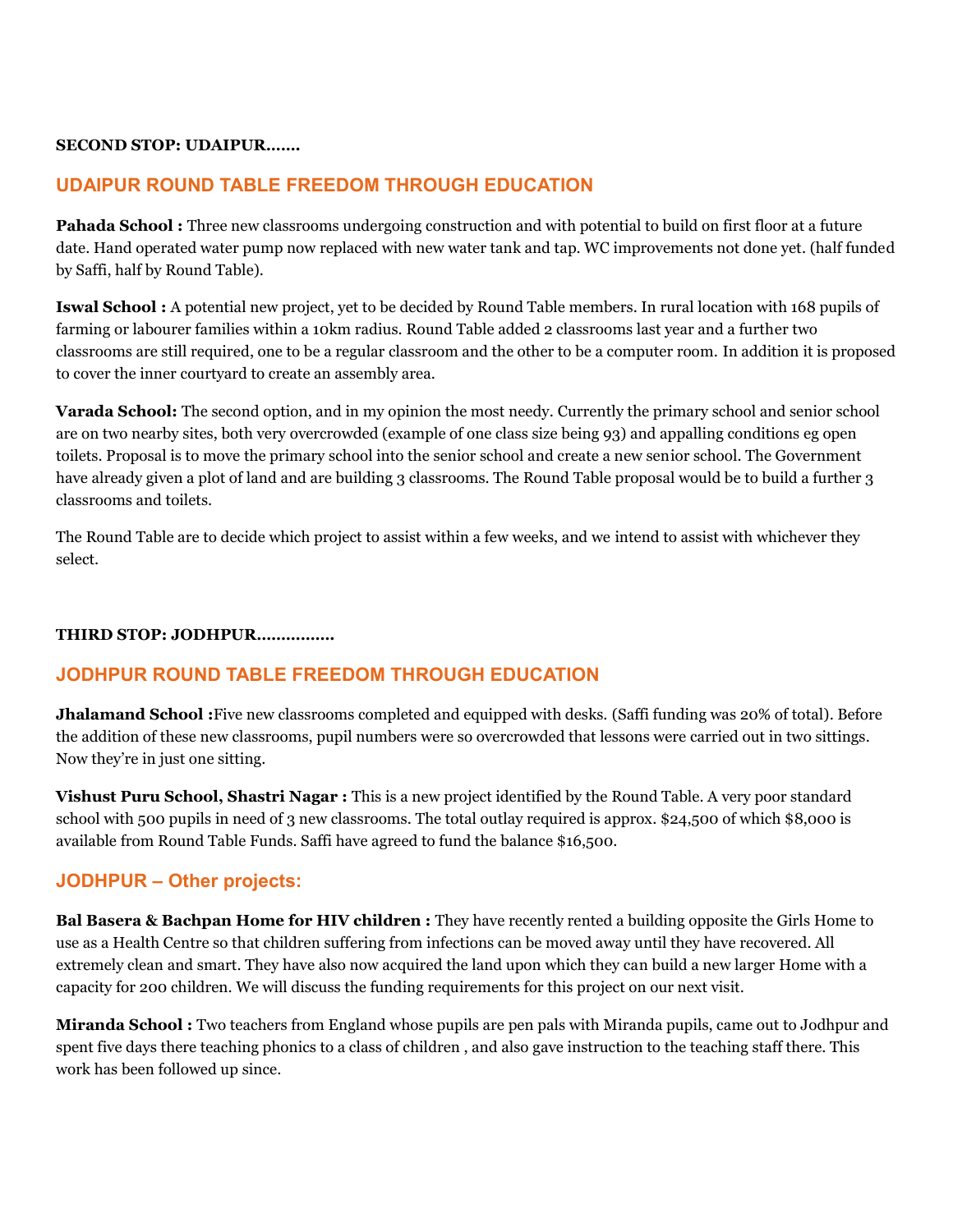## **GALLERY**



**Satya Bharti School, Jaipur – work almost completed**



**Sardar School, Jaipur – work almost completed**



**Pahada School, Udaipur – work almost completed**